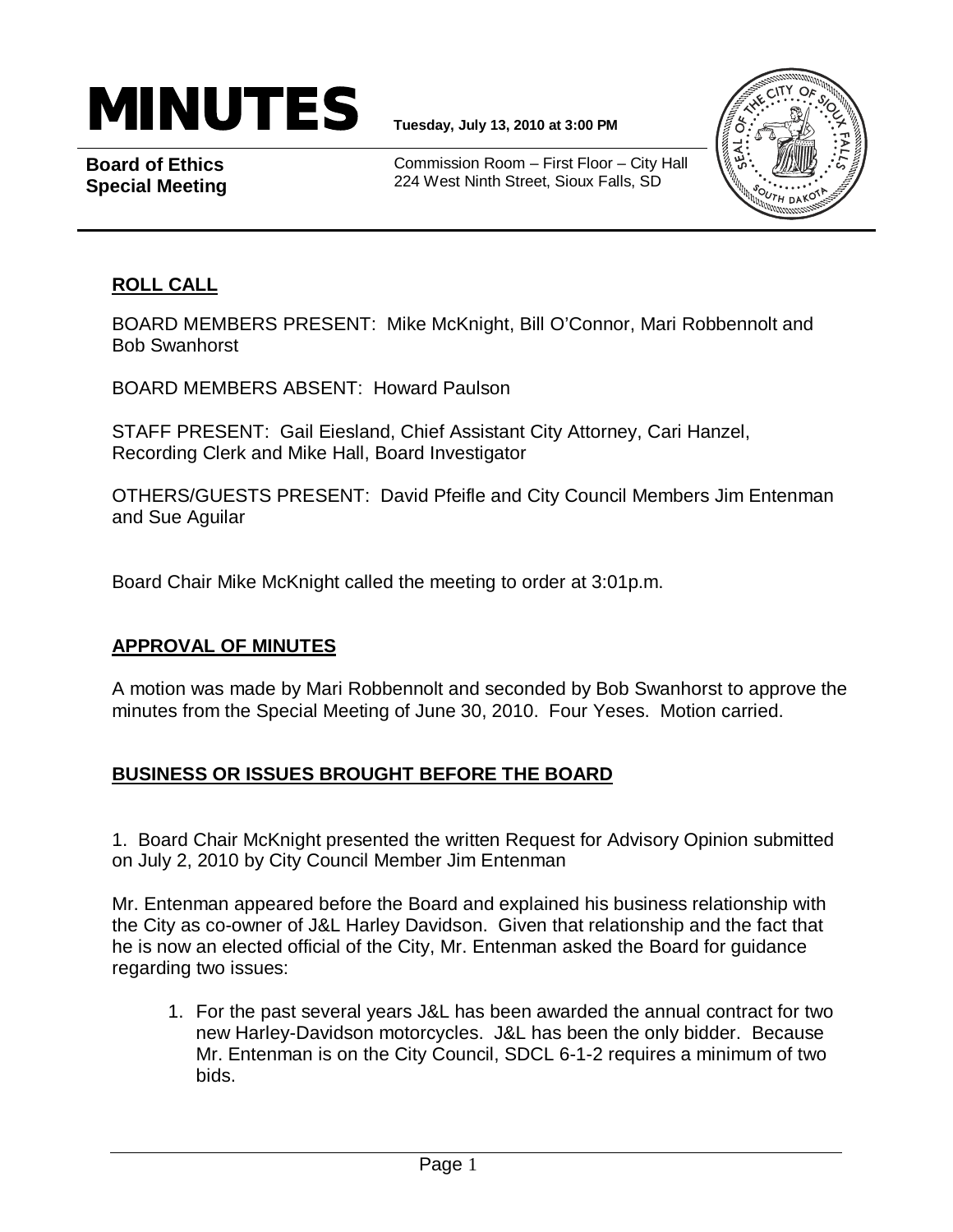- 2. Because Mr. Entenman is now on the City Council, the amount of service business that J&L can perform for the City is limited by the applicable provisions of SDCL 6-1-2.
- Mr. Entenman explained his proposed solutions to the issues presented.

Gail Eiesland advised the Board on the statutes relevant to Mr. Entenman's request.

The Board agreed that as long as the procedures outlined in state statute were followed, they did not see any ethical concern.

A motion was made by Mike McKnight and seconded by Mari Robbennolt that the Board finds no ethical violation within the confines of Mr. Entenman's request as long as the statutorial restrictions are followed. If the matter would come up for vote before the City Council, the Board would remind Mr. Entenman that he would need to recuse himself from participation. Four Yeses. Motion carried unanimously.

2. City Council Member Sue Aguilar thanked the Board for what they do and stated that she was looking forward to working with the Board of Ethics on the ethics ordinance revisions.

# **APPROVAL OF CONFIDENTIAL WRITTEN ADVISORY OPINION 10-1**

Bill O'Connor made a motion to go into closed session to discuss approval of Confidential Request for Advisory Opinion 10-1. Bob Swanhorst seconded the motion. Four Yeses. Motion carried. The Board went into closed session at approximately 3:20 p.m.

Bob Swanhorst made a motion to come out of closed session. Mari Robbennolt seconded the motion. Four Yeses. Motion carried. The Board came out of closed session at approximately 3:24 p.m.

A motion was made by Bill O'Connor and seconded by Bob Swanhorst to approve Confidential Advisory Opinion 10-1 as amended in closed session. Four Yeses. Motion carried unanimously.

## **APPROVAL OF CONFIDENTIAL WRITTEN ADVISORY OPINION 10-2**

A motion was made by Bob Swanhorst and seconded by Mari Robbennolt to approve Confidential Advisory Opinion 10-2. Four Yeses. Motion carried.

#### **NEXT MEETING**

The Board discussed possible meeting dates to hold a working session with the Public Service Committee. As the Public Service Committee's proposed date of July 21, 2010